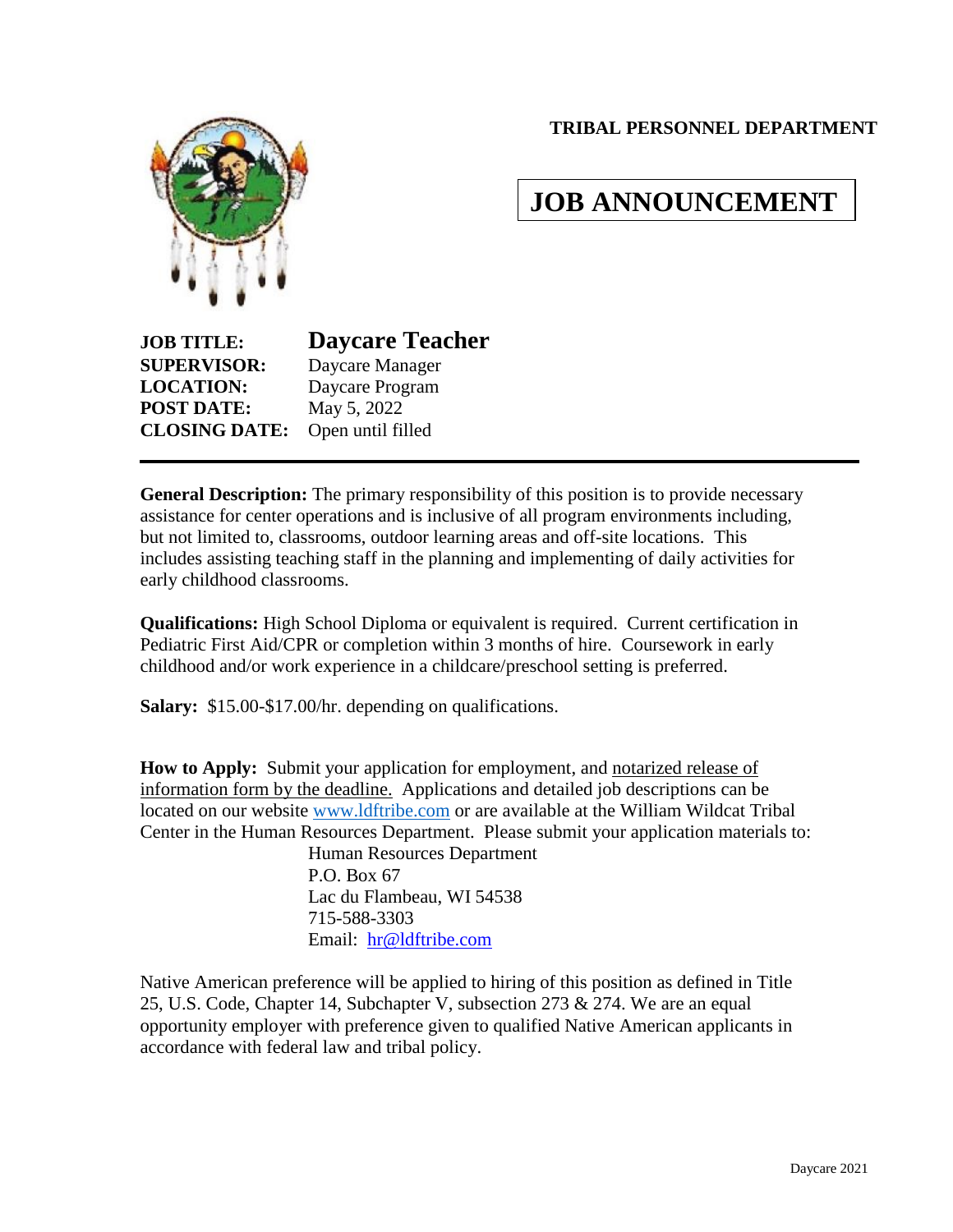### **Lac du Flambeau Band of Lake Superior Chippewa Indians Position Description**

## **A. TITLE OF POSITION: Daycare Teacher**

**B. DEPARTMENT:** Daycare Program

#### **C. SUPERVISOR'S TITLE:** Program Manager

- **D. DESCRIPTION OF DUTIES:** This position is supervised by the Program Manager and may also receive direction from teaching staff. The primary responsibility of the Daycare Teacher is to provide necessary assistance for center operations and is inclusive of all program environments including, but not limited to, classrooms, outdoor learning areas and off-site locations. This includes assisting teaching staff in the planning and implementing of daily activities for early childhood classrooms. Duties include actively supervising the children, documenting observations, performing teaching activities as assigned, preparing for meals, rest periods, and other activities. Daycare Teacher may also provide staffing coverage when a Teacher/Assistant Teacher is absent from the learning environment. Specific responsibilities include, but are not limited to the following and may be subject to change depending on program needs and teaching assignments:
	- 1. Actively supervise and monitor the activity of all children in the classroom and other environments ensuring that no child is left unsupervised and classroom ratios are maintained in accordance with applicable regulations.
	- 2. Implement positive strategies to support the well-being of all children served by the program and address challenging behavior.
	- 3. Refrain from engaging in any activity that could be construed as inappropriate, negative, or harmful to children, including, but not limited to, the use of corporal punishment, isolation, any form of verbal/emotional/physical abuse, withholding or rewarding with food or physical activity, and use of language that could be considered profane, sarcastic, threatening, or derogatory with regard to the child and/or family.
	- 4. Ensure strict confidentiality is maintained regarding children, families, staff, and community.
	- 5. Communicate with teaching staff in order to become familiar with the classroom environment, including but not limited to: attendance, emergency information, daily schedule, lesson plans, centers/activities, and overall routine.
	- 6. Assist in setting up the learning environment and prepping for daily activities.
	- 7. Sanitize classroom materials and equipment and assist with laundry as directed.
	- 8. Adhere to daily classroom schedules and lesson plans to facilitate consistency in the classroom.
	- 9. Engage children and encourage participation and appropriate behavior. Assist with individual, small and large group activities and promote individualization for children with differing needs and abilities.
	- 10. Assist with child hygiene and sanitary needs as directed during mealtimes, toileting, tooth brushing, and handwashing. Model appropriate habits.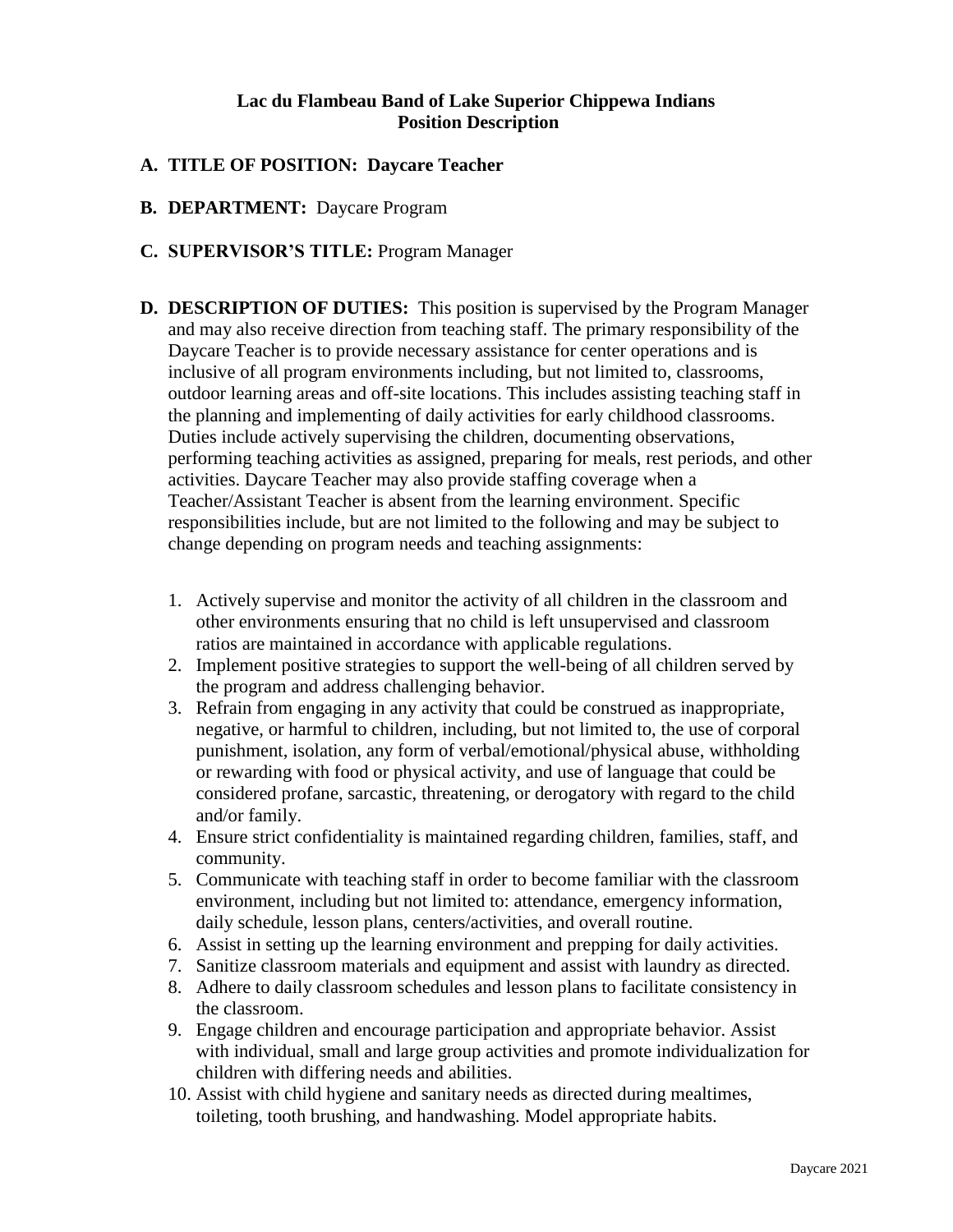- 11. Provide an atmosphere that promotes and reinforces parent involvement in their child's learning and development.
- 12. Respond to crisis or emergency situations that may occur. Notify appropriate staff of any incidents that occur.
- 13. Attend special events sponsored by the Daycare program, possibly evenings and/or occasionally on weekends (conferences, Family Socials, etc.) as needed.
- 14. Attend meetings and in-service trainings as assigned.
- 15. Refer to other staff to stay informed of work-related information that may be necessary to perform duties.

## **E. POSITION RELATIONSHIPS:**

**Internal**: Frequent contact with staff, service providers, children and parents. **External:** Contact with service providers, children and parents. Occasional contact with general public.

### **F. SUPERVISORY RESPONSIBILITIES:** None

- **G. SUPERVISION RECEIVED:** Perform job responsibilities receiving direction and supervision from the Program Manager.
- **H. EDUCATION:** Must be 18 years of age or older. High School Diploma or equivalent is required. Current certification in Pediatric First Aid/CPR or completion within 3 months of hire. Completion of required DCF courses. Completion of Food Handler course. A combination of education related to early childhood education and development and experience may also be acceptable provided it is equivalent. Program assistance may be available.
- **I. EXPERIENCE:** Coursework in early childhood and/or work experience in a childcare/preschool setting is preferred. Must complete required DCF courses. Program assistance may be available.

## **J. SKILLS:**

- 1. Strong interpersonal and organizational skills, including the ability to work as part of a team and effectively communicate with parents and young children. Ability to provide quality services for children and their families.
- 2. Must possess the ability to promote collaborative relationships with various entities including, but not limited to, schools, other Tribal programs, and community agencies.
- 3. Ability to work with people of varying economic, social, and ethnic backgrounds.
- 4. Ability to build rapport with parents formally and informally to encourage their input into activities for their child.
- 5. Ability to maintain strong confidentiality of personal information contained in files and discussed in meetings.

6. Ability to supervise children ages 3 months to 12 years and ensure a safe learning environment.